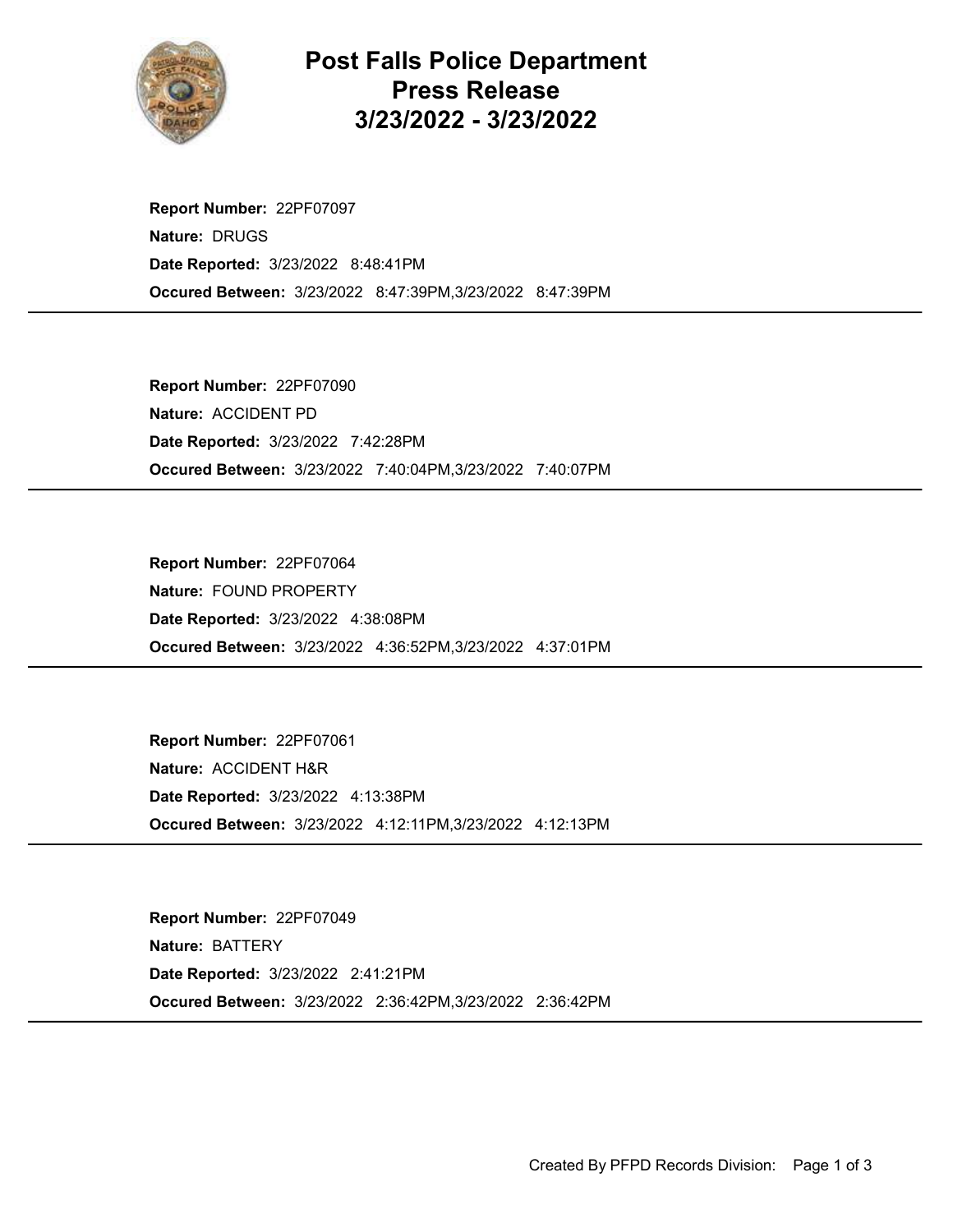Occured Between: 3/23/2022 2:32:14PM,3/23/2022 2:32:14PM Report Number: 22PF07048 Nature: NOISE COMPLAINT Date Reported: 3/23/2022 2:35:26PM

Occured Between: 3/23/2022 1:30:41PM,3/23/2022 1:30:41PM Report Number: 22PF07040 Nature: PARKING PROBLEM Date Reported: 3/23/2022 1:31:50PM

Occured Between: 3/23/2022 11:34:01AM,3/23/2022 11:34:01AM Report Number: 22PF07021 Nature: DRUGS Date Reported: 3/23/2022 11:36:22AM

Occured Between: 3/20/2022 11:13:06AM,3/23/2022 11:13:06AM Report Number: 22PF07018 Nature: INFORMATION Date Reported: 3/23/2022 11:18:24AM

Occured Between: 3/23/2022 9:58:50AM,3/23/2022 9:58:50AM Report Number: 22PF07010 Nature: SUICIDE Date Reported: 3/23/2022 10:02:12AM

Occured Between: 3/23/2022 9:51:00AM,3/23/2022 9:51:00AM Report Number: 22PF07008 Nature: TOBACCO PROBLEM Date Reported: 3/23/2022 9:52:44AM